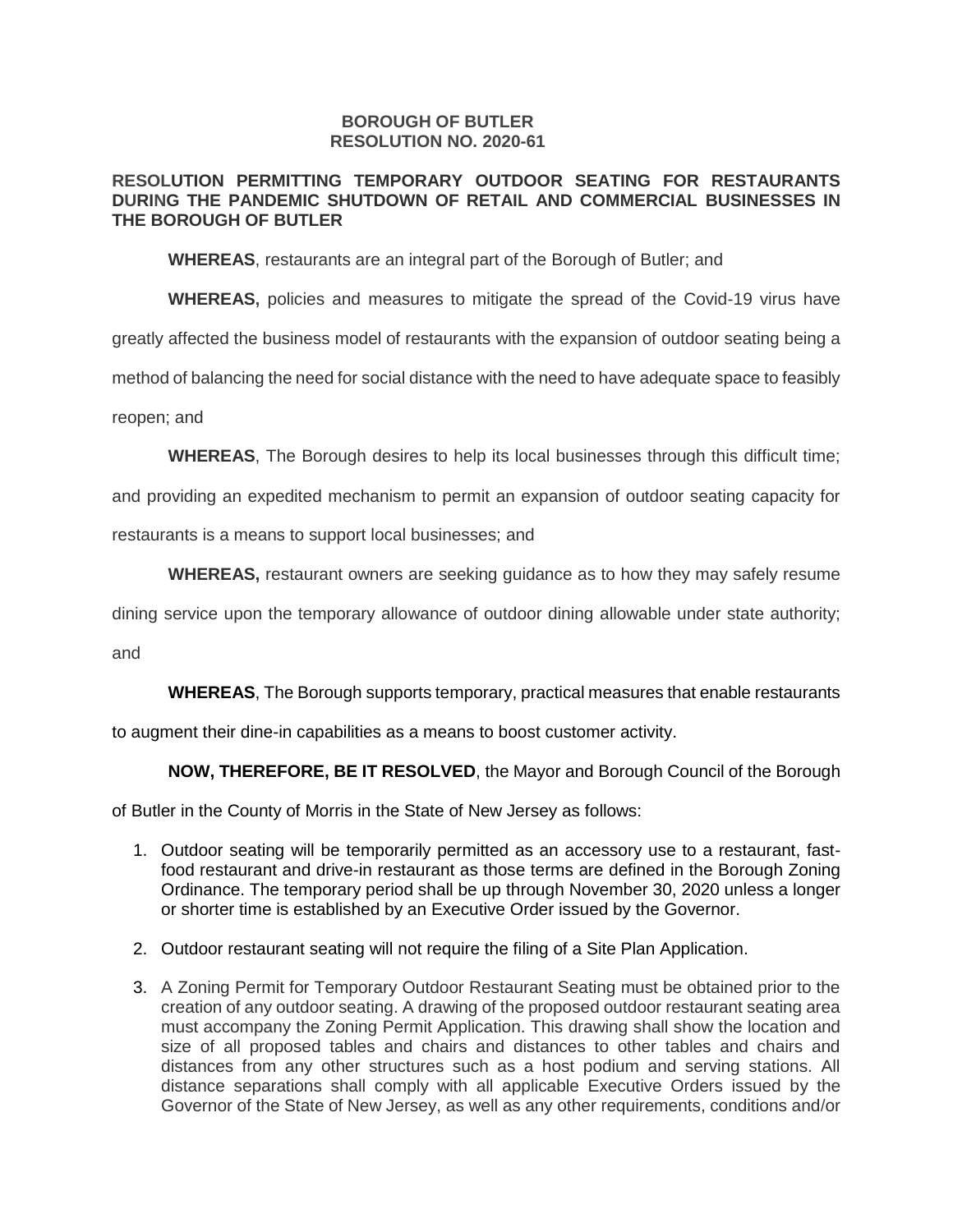limitations in any applicable Executive Orders. Also conditions set forth in the Commissioner of Health's Executive Directive #20-014, which itemizes health and safety requirements of the outdoor dining permissions shall be followed. Where available, the sketch shall be superimposed upon an existing site plan drawing or survey.

- 4. The Borough will waive the filing fee for a Zoning Permit for Temporary Outdoor Restaurant Seating seeking to create outdoor restaurant seating.
- 5. The Borough will expedite the review of all Applications seeking to create outdoor restaurant seating.
- 6. No performance bond, maintenance bond or engineering inspection fees will be required in connection with an approved outdoor restaurant seating plan.
- 7. The following standards are hereby created in connection with outdoor restaurant seating:
	- a. The outdoor restaurant seating area may not exceed 3,000 square feet;
	- b. Outdoor restaurant seating areas can be located upon public sidewalks where adequate provision is made for the pedestrian public, on relatively level grass areas, and in parking lots where an adequate number of parking stalls remain in the opinion of the Borough Zoning Officer.
	- c. Where outdoor seating is proposed to be created in a parking lot, bollards or other protection structures shall be erected along the perimeters of the outdoor restaurant seating area in order to enhance public safety;
	- d. Temporary lighting will be required if the outdoor restaurant seating area is proposed to be utilized after dusk;
	- e. All trash generated by the operation of the outside dining must be dealt with by the owner of the business and not placed in public garbage cans;
	- f. Landscaping of the perimeter of or within the outdoor restaurant seating area will not be required but may be proposed by the applicant;
	- g. An awning or umbrellas may be utilized within an outdoor restaurant area, but enclosed tents which create the effect of an indoor space shall not be permitted;
	- h. Serving stations and a host podium may be located within an outdoor restaurant seating area provided a plexiglass or other similar partition is used to separate the host from the quests:
	- i. No change in grading will be permitted in order to create an outdoor restaurant seating area, and no temporary flooring or mats may be utilized;
	- j. The proposed hours of operation of the outdoor restaurant seating area will be included in the Temporary Outdoor Restaurant Seating Application;
	- k. No outdoor restaurant seating area may be located within an approved delivery area/loading zone;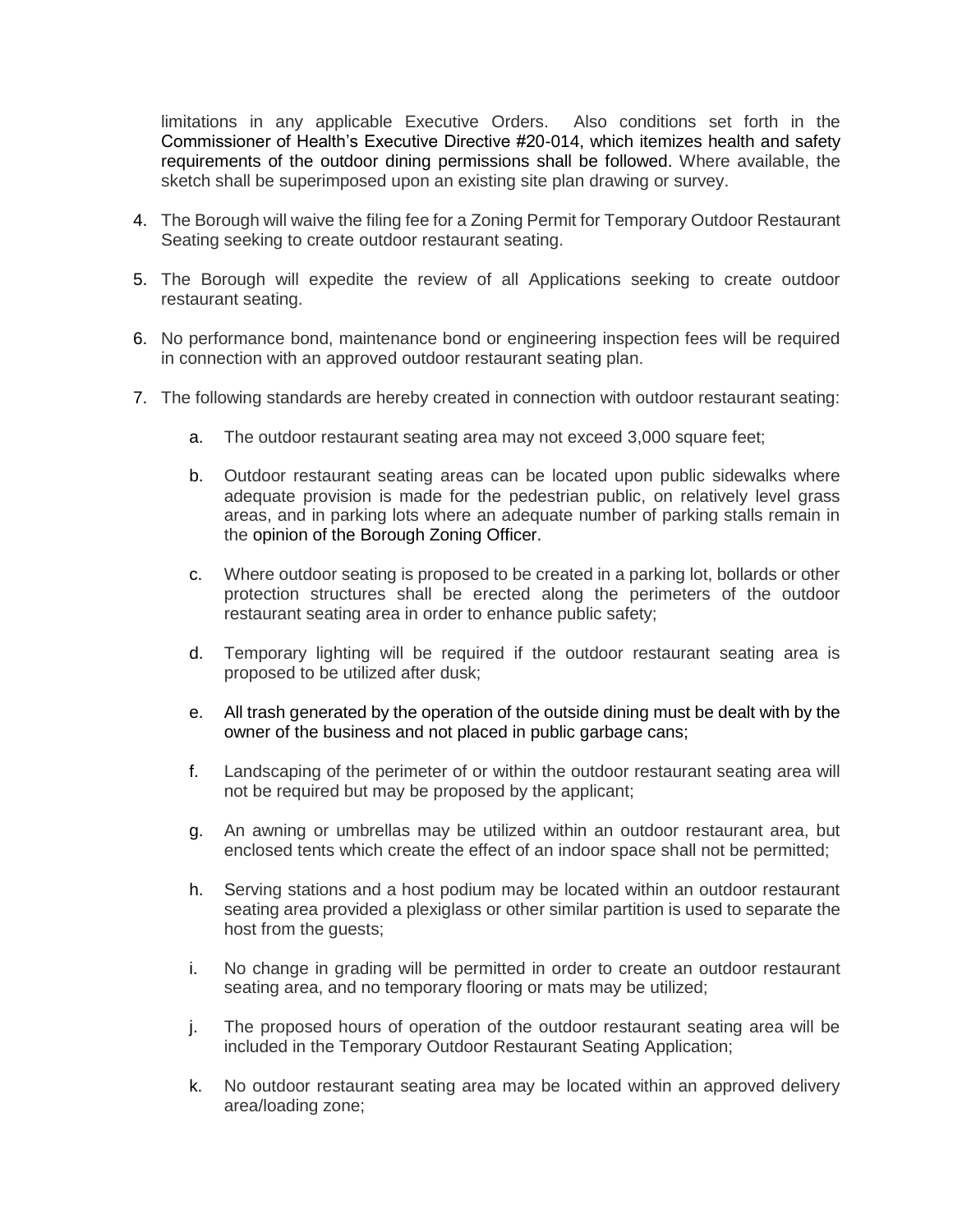- l. If the proposed outdoor seating area encompasses a reserved handicap parking area, handicap parking must be provided in another location. Temporary signage must be displayed to identify the relocated handicap parking.
- m. Restaurants with existing outdoor seating areas may seek to expand the existing area.
- n. The proposed outdoor restaurant seating area may not affect the effective functioning of a prior approved site plan (i.e. blocking entrances or exits to the property);
- o. An applicant for a proposed outdoor restaurant seating area must have previously secured site plan approval from the Borough Zoning Board of Adjustment or Planning Board and must be in compliance with its existing site plan approval;
- p. The consumption of alcoholic beverages will continue to be regulated by the New Jersey Alcoholic Beverage Control Commission therefore all applicants are responsible for verifying that their liquor license permits the serving of alcohol outdoors;
- q. In no way does municipal permission for temporary outdoor seating preclude Butler Borough's retail food establishments from complete compliance with all applicable content in N.J.A.C. 8:24 – Sanitation in Retail Food Establishments and Food and Beverage Vending Machines."
- r. In multi-tenanted properties, an approved temporary outdoor restaurant seating area must be discontinued or reduced in size if other retail, personal service and/or commercial establishments are permitted to reopen and there is not then an adequate number of parking stalls available in the discretion of the Borough Zoning Officer;
- s. An approved outdoor restaurant seating area must be discontinued or reduced in size if proper social distancing is not maintained or the restaurant establishment does not comply with applicable sanitary and cleaning standards, use of masks and partitions or other Executive Order requirements issued by the Governor;
- t. All outdoor seating areas must be closed by 10:00 p.m.;
- u. Provisions concerning such issues as the maximum number of people at a table; required minimum distances between tables; and standards for addressing patrons waiting to be seated must follow the Governor's Executive Order permitting this temporary outdoor dining.
- 8. This Resolution shall take effect on the date it is adopted by the Butler Mayor and Council.

Adopted:

Mary O'Keefe, Borough Clerk **Robert W. Alviene, Mayor** 

 $\overline{a}$